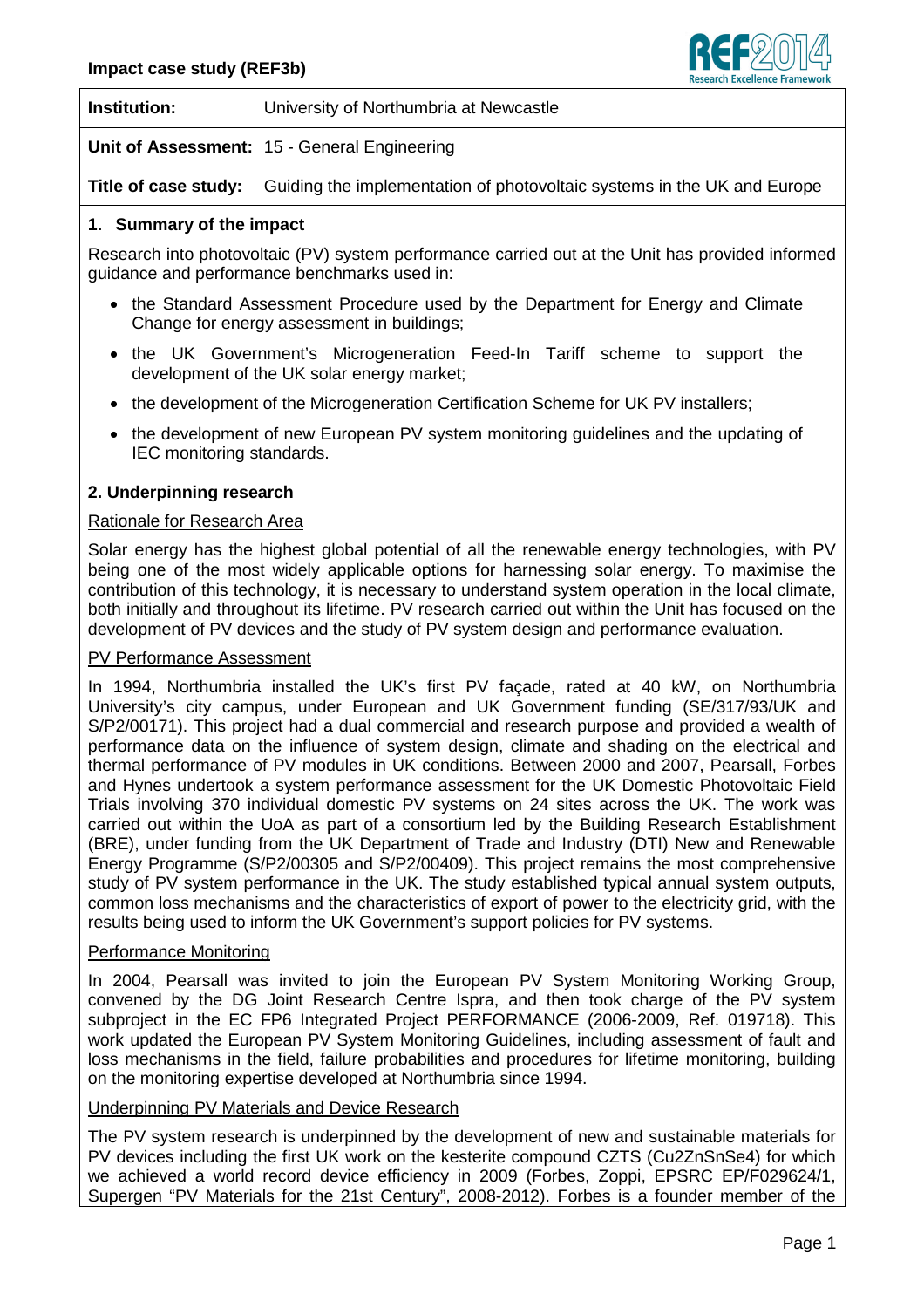

European Kesterite Network.

The group also carries out environmental impact assessment of PV manufacturing processes, in collaboration with European industry (FP7 PEPPER, 2010-2013, ENER/FP7EN/249782/PEPPER), which feeds directly into the development of new equipment for the market.

Staff positions and employment periods at Northumbria University

- 1. Hynes: Research Assistant, Senior Research Assistant, 1986 2007.
- 2. Forbes: Research Fellow, Senior Research Fellow and now Reader, 1994 present.
- 3. Pearsall: Lecturer, Senior Lecturer, Reader and now Professor, 1994 present.
- 4. Zoppi: Research Fellow and now Senior Lecturer, 2005 present.

#### **3. References to the research**

- 1. Ramachandran, J., and Pearsall, N. M. (2004) 'Synthetic generation of solar radiation for different locations in the UK', *International Journal of Ambient Energy*, **25** (1), pp33-38. DOI:10.1080/01430750.2004.9674935
- 2. **\***Brownsword, R., Fleming, P. D., Powell, J. C. and Pearsall, N. M. (2005) 'Sustainable cities - modelling urban energy supply and demand', *Applied Energy*, **82** (2), pp167-180. DOI:110.1016/j.apenergy.2004.10.005
- 3. Pearsall, N. M., Scholz, H., Zdanowicz, T., and Reise, C. (2006) 'PV system assessment in PERFORMANCE – towards maximum system output', Invited Plenary Paper, *Proc. of the 21st European Photovoltaic Solar Energy Conference*, Dresden, September, pp2574- 2579
- 4. **\***Zoppi, G., Forbes, I., Miles, R. W., Dale, P. J., Scragg, J. J., and Peter, L. M. (2009)  $Cu_2ZnSnSe_4$  thin film solar cells produced by selenisation of magnetron sputtered precursors', *Progress in Photovoltaics*, **17** (5), pp315-319. DOI: 10.1002/pip.886
- 5. Pearsall, N. M., Atanasiu, B., and Huld, T. (2009) European PV monitoring guidelines, December, hosted by EC-JRC on

http://re.jrc.ec.europa.eu/monitoring/monitoring\_main.php

6. **\***Luckert, F., Hamilton, D. I., Yakushev, M. V., Karoti, A. V., Mudryi, A. V., Grossberg, M., Krustok, J., Beattie, N., Zoppi, G., Moynihan, M., Forbes, I. and Martin, R. W. (2011) 'Optical properties of high quality Cu2ZnSnSe<sup>4</sup> thin films', *Applied Physics Letters*, **99**, art. 062104. DOI: 10.1063/1.3624827

**\*** denotes the references that best indicate the quality of the underpinning research

Major related grants:

- 1) Domestic PV Systems Field Trial, Management Contractor, UK Department of Trade and Industry, Contract Ref. S/P2/00305 and S/P2/00409, 2000-2007, lead organisation BRE, total award £450,000, Northumbria PI: Nicola Pearsall.
- 2) A science base on PV performance for increased market transparency and customer confidence: PERFORMANCE, EC FP6 Integrated Project, Contract Ref. 019718, January 2006-December 2009, co-ordinated by Fraunhofer Institute for Solar Energy Systems, Freiburg, Germany, total cost €11.8 million, EC contribution €7 million, Northumbria PI: Nicola Pearsall. *This project involved 28 partners from 13 countries, both academic and industrial. Northumbria's main role in this project was leading the sub-project in Performance Assessment and Evaluation of PV Systems, under which the new European monitoring guidelines were developed.*
- 3) "Photovoltaic Materials for the 21st Century (PV21)", EPSRC EP/F029624/1, April 2008 – March 2012, part of the second cycle of SUPERGEN grants following on from a previous project in which Northumbria also participated, project value of £6.3 million for the consortium, Northumbria's budget £1.04 million. Northumbria PI: Ian Forbes. *Academic partners: Bangor, Bath, Cranfield-Shrivenham, Durham* (*replaced by Liverpool when the PI relocated*)*, Edinburgh, Imperial College, London South Bank, Northumbria*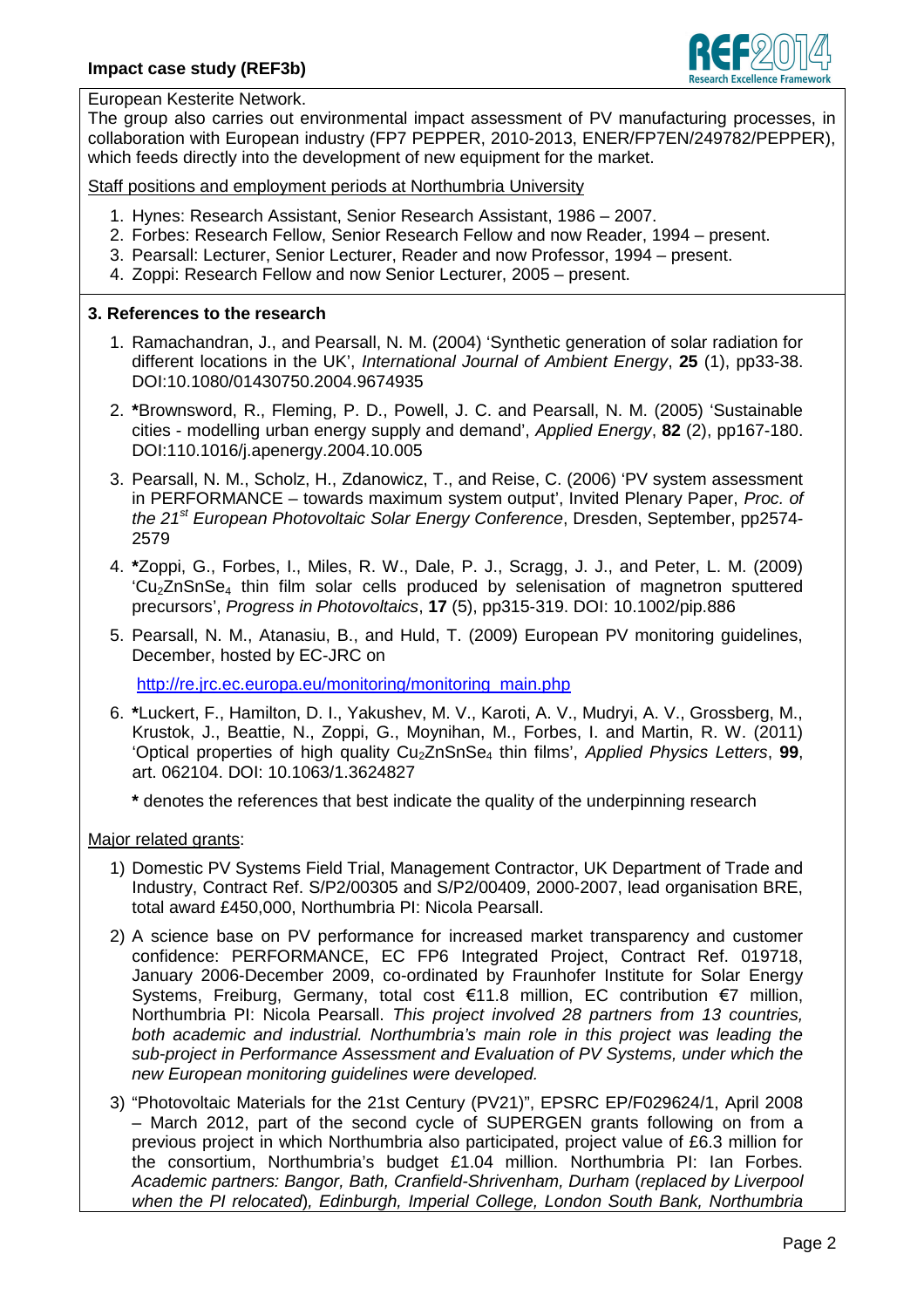

*and Southampton, Northumbria's role: research into chalcogenide CuInSe2, CuInAlSe2 and In-free absorber materials* (*i.e. Cu2ZnSn*(*Se,S*)*4*) *Cu3Bi*(*SxSe*(*1-x*))*3, Cu3Sb*(*SxSe*(*1-x*))*3*) *and devices and development of internationally unique characterisation facilities.*

- 4) Stability and Performance of Photovoltaics (STAPP), EPSRC Grant No. EP/H040331/1, India-UK Collaborative Research Initiative in Solar Energy, total grant value £1.06 million, led by Loughborough University. Northumbria PI: Nicola Pearsall.
- 5) Demonstration of high-performance processes and equipment for thin film silicon photovoltaic modules produced with lower environmental impact and reduced cost and material use: PEPPER, EC FP7, Contract Ref. ENER/FP7EN/249782/PEPPER, September 2010-August 2013, co-ordinated by Oerlikon Solar, Trubbach, Switzerland, total cost €16.7 million, EC contribution €9.3 million. Northumbria PI: Nicola Pearsall. *This project involves seven partners from four countries, both academic and industrial. Northumbria's main role in this project is leading the sub-project on environmental impact assessment of the developments in the manufacturing process.*
- 6) KESTCELLS, EU FP7 Marie Curie Initial Training Network (ITN), Contract Ref. PTN-GA-2012-316488, September 2012 – August 2016, led by IREC, Barcelona, 11 partner pan-European €3.7 million training network, that includes the leading European research groups in the field from eight countries. Northumbria PI: Ian Forbes. *Northumbria is conducting research into copper-zinc-tin sulphur-selenide* (*CZTS*) *solar cell materials following world-leading results from the SUPERGEN project in 2009.*

# **4. Details of the impact**

The implementation of PV systems within Europe, in combination with other renewable energy sources, provides a route to the decarbonisation of our energy supply and an increase in our energy security. The research on PV system design and performance at Northumbria University has helped to promote the development of PV in the UK by providing essential benchmarks for expected performance that have informed Government policies for PV implementation.

#### The Microgeneration Feed-In Tariff Policy (Linked to PV Performance Assessment Research)

The UK installed capacity has increased from around 2 MW to around 2.5 GW in the period 2008- 2013, with the most rapid growth occurring in the period since the introduction of the Microgeneration Tariff in April 2010. This provides a fixed amount for each kWh generated by the registered PV system, and a further payment is provided by the electricity supply company for the proportion of the generated electricity that is exported to the grid. For small domestic systems, there is a deemed 50% export for the purposes of calculating the export payment to be applied. The choice of this value was directly informed by the results of the Domestic Field Trial analysis carried out by Northumbria University, via PV experts on the development committee. The Field Trial is the only major UK study that has investigated the export percentage of typical domestic PV systems. By deeming the export amount, the costs of metering the export electricity are avoided for small systems. As of June 2013, over 420,000 small PV systems (of capacity up to 4kW) had been installed under the scheme (as given by DECC statistics, June 2013), giving an estimated saving in required metering of around £16 million.

#### Microgeneration Certification Scheme (Linked to PV Performance Assessment Research)

As part of the promotion of UK PV implementation via the Low Carbon Buildings Programme and the Microgeneration Feed-In Tariff, the Government required a certification scheme for installers to be established. The Microgeneration Certification Scheme was first developed by BRE Global and launched in 2006. Information from the analysis of the Domestic Field Trial data was used in the definition of requirements for high-quality installations under this scheme, based on the best practice guides produced in that project. The MCS continues to be operated for all PV installations claiming the Feed-In Tariff, where both products and installers must be MCS accredited.